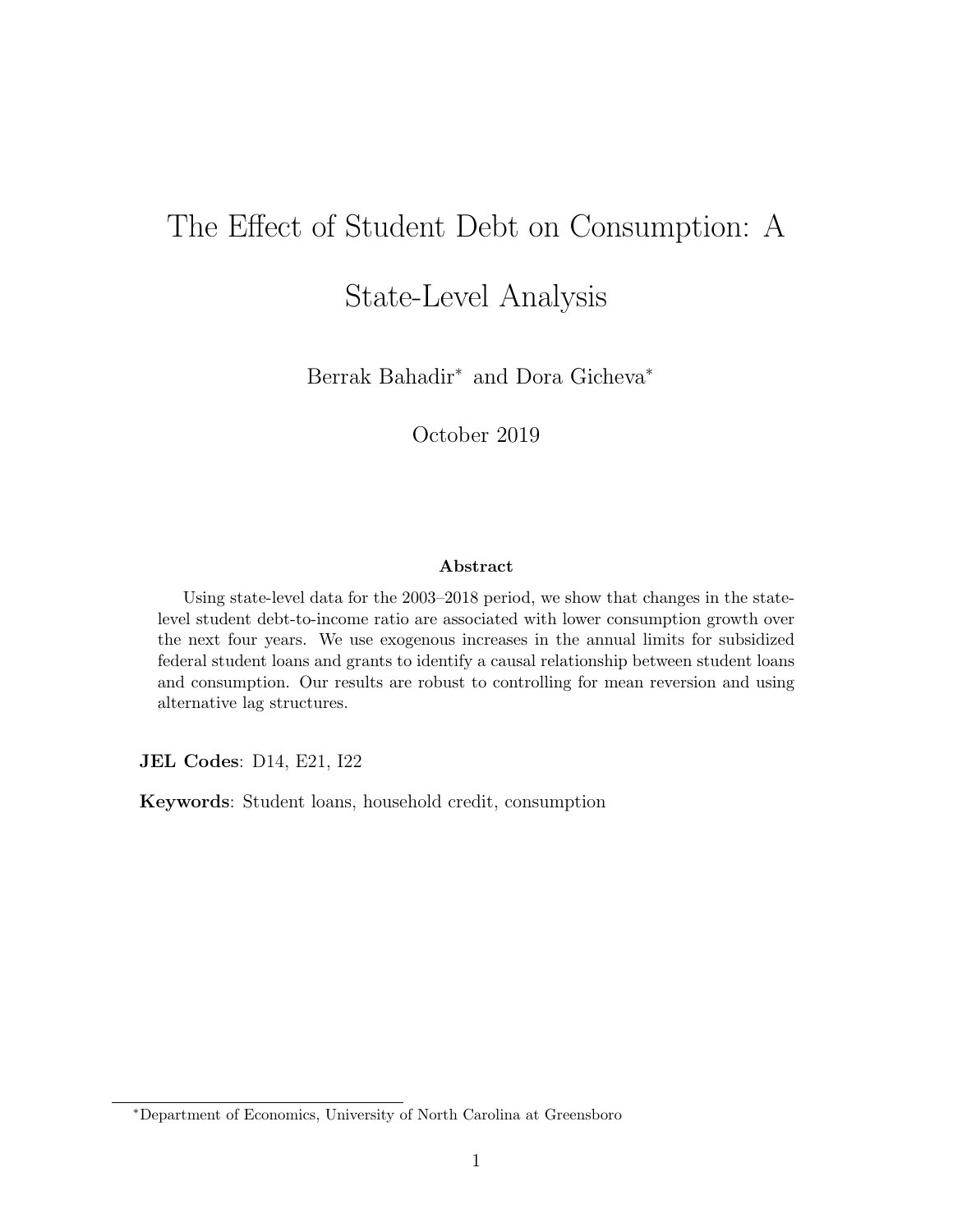#### 1 Introduction

According to data from the New York Fed Consumer Credit Panel, outstanding student debt is currently at \$1.49 trillion, representing the second largest type of household credit after mortgage debt. As such, student loans constitute a critical component of households' budgets, especially since repayment starts soon after the completion of schooling, when earnings tend to be relatively low. Student debt assumes even more importance for young borrowers who are credit constrained and are forced to lower consumption when paying off student loans.

Using state-level data for the 2003–2018 period, we investigate the macroeconomic implications of the rise in outstanding student debt by studying the effects of student loans on aggregate consumption. Because the relationship between student debt and consumption is confounded by educational attainment, our empirical strategy uses the exogenous increase in annual limits for subsidized Stafford loans following the Higher Education Reconciliation Act of 2005 and several increases in the maximum Pell Grant to identify a causal impact.

The microeconomic literature has been uncovering statistically and economically significant relationships between student debt and household decisions such as marriage (Gicheva, 2016; Sieg and Wang, 2018) or homeownership (Cooper and Wang, 2014; Mezza, Ringo, Sherlund and Sommer, 2019). While this literature finds that student loans lead borrowers to postpone important life decisions that are closely tied to consumption choices, the link between student debt and household consumption has not been examined directly.

Macroeconomic studies have not examined the consequences of student loans but rather focus on total household credit or only on mortgage debt (Beck, Büyükkarabacak, Rioja and Valev, 2012; Schularick and Taylor, 2012; Mian, Sufi and Verner, 2017). Recent trends in the data underline the importance of studying student loans separately from mortgages and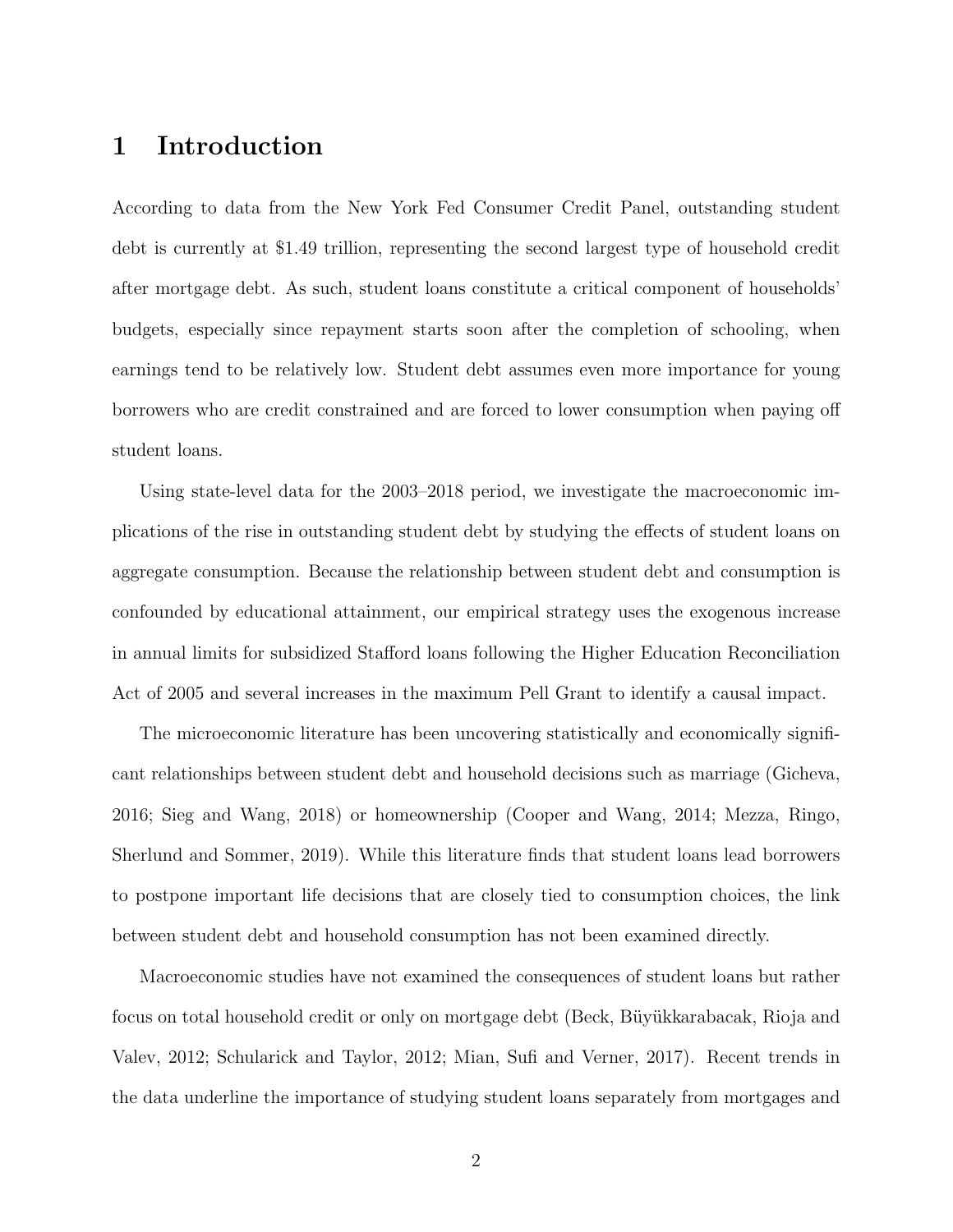other types of consumer credit. As Figure 1 shows, student loans have grown substantially since 2003, while the growth in other types of debt has been mostly negative since the Great Recession. As a result, student loans have become an increasingly important component of household credit with potentially unique consequences for consumption dynamics.





Weighted average student debt-to-income and other household debt-to-income ratios. Sources: Federal Reserve Bank of New York (debt) and Bureau of Economic Analysis (per-capita personal income).

### 2 Empirical Methodology and Data

The model we are interested in estimating for state  $i$  in year  $t$  is:

$$
[c_{it+3} - c_{it}] = \alpha_i + \beta[StudentL oans_{it-1} - StudentL oans_{it-4}] + \gamma \cdot [X_{it-1} - X_{it-4}] +
$$
  
+ 
$$
\sum_{\tau=1}^{3} (\nu_{\tau}[c_{it-\tau} - c_{it-\tau-1}]) + \varepsilon_{it},
$$
 (1)

where c denotes the natural log of consumption;  $StudentLoans$  measures the ratio of percapita outstanding federal and private student loans to personal income;  $X_{it}$  is a vector of time-varying controls at the state level including changes in other household credit and the share of the state's population with some college and with a four-year degree;  $\alpha_i$  is a state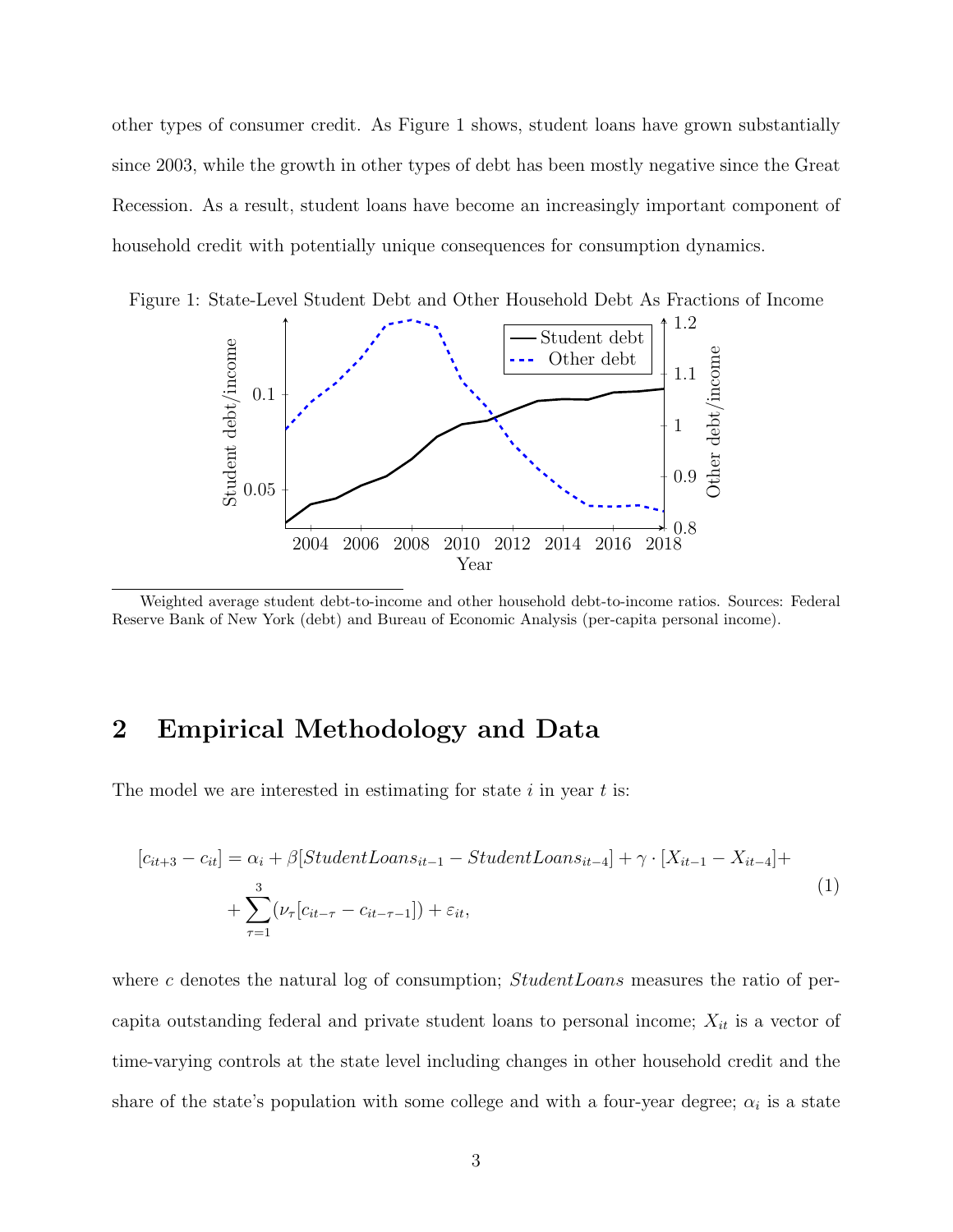fixed effect; and  $\varepsilon_{it}$  is a random error term. Some of the models we estimate include lagged consumption growth to account for possible reversion toward the mean; previous studies such as Mian et al. (2017) use a similar approach. We allow for clustering of the errors at the state level.

An exogenous increase in borrowing is expected to boost aggregate demand and may hence have an immediate positive effect on consumption. Possible negative effects are expected to occur when borrowers start to service their debt. To capture this medium-run effect, we use the change in outstanding student loans from year  $t - 4$  to  $t - 1$  to predict changes in consumption between t and  $t + 3<sup>1</sup>$ . The length of this lag structure also corresponds to the time it takes for a typical student to finish college and start paying off the debt.

Student debt may have a positive association with consumption through increased educational attainment and earnings potential. Unobserved heterogeneity also plays an important role, for example through the effects of family resources on both student borrowing and subsequent labor market outcomes. We rely on an instrumental variable (IV) approach, which uses the fact that the limit for subsidized Stafford loans increased from \$2,625 to \$3,500 for freshmen and from \$3,500 to \$4,500 for sophomores in the 2007–08 academic year,<sup>2</sup> and the maximum Pell grant, which we expect to have negative relationship with student debt, has been increasing by a different amount most years.<sup>3</sup> To isolate cross-state variation in outstanding student debt due to the above federal policy changes, we interact the increases in the federal loan and grant limits with, respectively, the state-specific share of undergraduate

<sup>&</sup>lt;sup>1</sup>The literature has used a three- to four-year horizon of private credit changes to examine the effect of credit expansions on macroeconomic outcomes; see Mian et al. (2017). Our results are robust to using two and four-year lags.

<sup>2</sup>We use an increase of \$875 in our empirical analysis.

<sup>3</sup>The limits for unsubsidized Stafford loans increased by \$2,000 for graduate students starting in the fall of 2007 and for undergraduate students in the following year. We verify that our results are robust to using this increase as an additional instrumental variable in the model, but its relationship with student debt is weaker so we omit it from our preferred specifications. These results are available on request.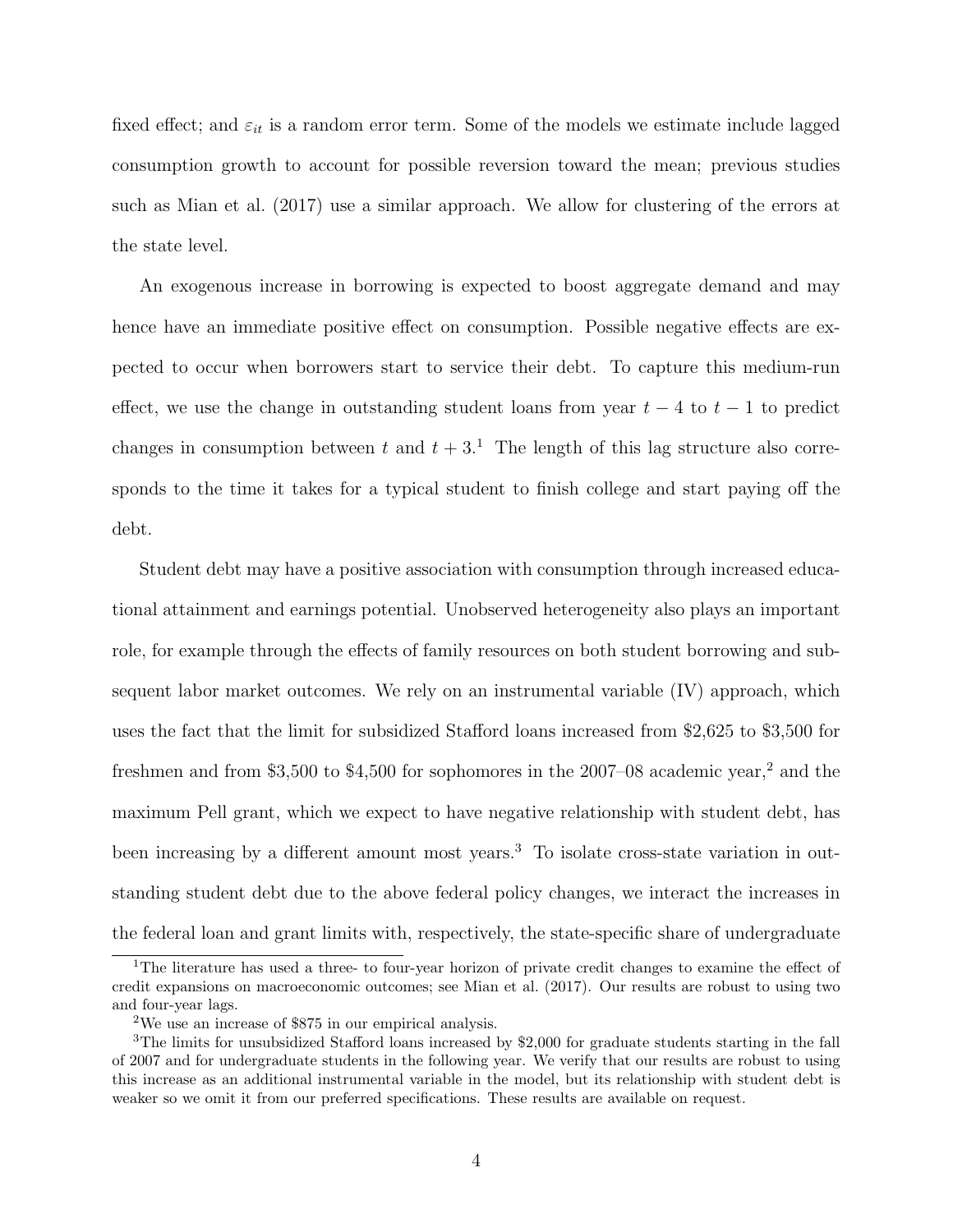students borrowing at the subsidized Stafford limit and the state-specific share of undergraduate students receiving any Pell grant in the 1999-2000 academic year, or prior to the start of the study period. The latter two variables serve the role of exposure measures, which predict how strongly changes in federal policies should affect state-level changes in the per-capita ratio of student loans to personal income. While an increase in the maximum Stafford loan is unlikely to affect students borrowing lower amounts, Pell limit increases tend to result in higher grant aid for all Pell recipients.<sup>4</sup> To account for the fact that policy changes likely take time to affect borrowing behavior and the amount of accumulated student debt, we use changes in loan and grant limits between years  $t-5$  and  $t-2$  to instrument for student loan changes between  $t - 4$  and  $t - 1$ .

Annual state-level data on outstanding student debt and other household debt come from the New York Federal Reserve Bank's Consumer Credit Panel, which is constructed from a random sample of Equifax credit reports. We use per-capita consumption data from the Bureau of Economic Analysis. We construct average educational attainment at the state level using data from the American Community Survey. Finally, the shares of students in each state who borrowed the maximum subsidized Stafford loan or received any Pell Grant are based on data from the National Postsecondary Student Aid Study.

#### 3 Results

We document the relationship between student loans and consumption in Table 1. Columns 2 through 4 present baseline results from OLS specifications with an increasing set of controls. In the most parsimonious specification, 1 percentage point (slightly more than a standard deviation) increase in the change in student debt to income ratio is associated with 0.9

<sup>4</sup>Lucca, Nadauld and Shen (2018) use similar policy variations to study how postsecondary institutions change their prices in response to changes in student loan availability.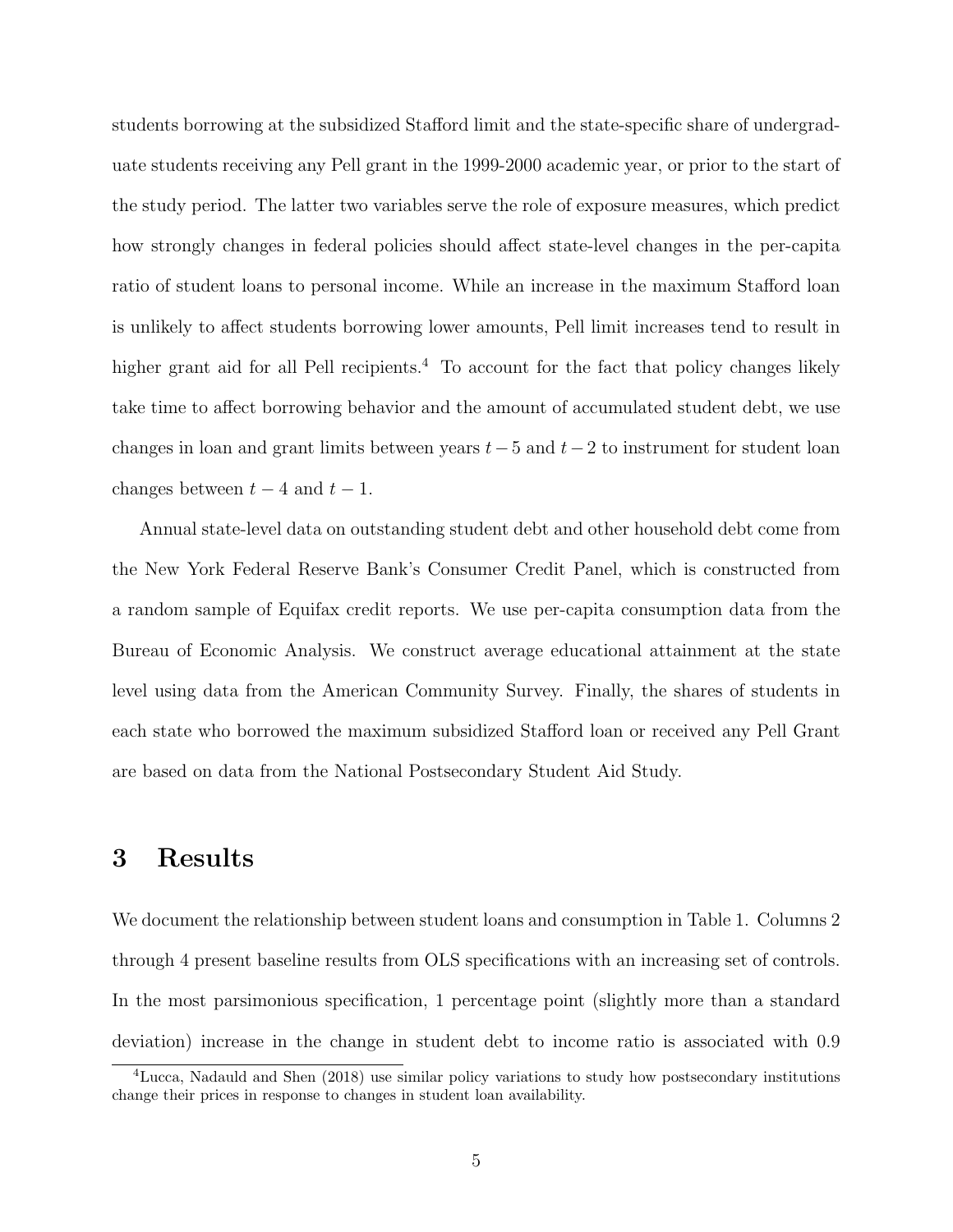percentage point (less than a third of a standard deviation) decrease in the growth rate of consumption over the next three years. When we control for educational attainment, which is reasonable to assume to be positively correlated with both student debt and consumption growth, the coefficient estimate decreases to -1.3. Including lagged consumption growth allows us to control for state-level variations in macroeconomic conditions simultaneous with the changes in student debt; inclusion of these variables strengthens the negative relationship between student debt and consumption.

The final two columns of Table 1 report results from the IV specifications, with first-stage results presented in the bottom panel. We find that both instruments are significant determinants of student loans with the expected signs. The results show that 1 percentage point increase in the change in student debt to income ratio is associated with 2.5 percentage point lower consumption growth rate during the subsequent three years in the specification without controls for lagged consumption changes, and 3.7 percentage point lower consumption growth with these controls. These effects are larger in magnitude than the OLS estimates, which is consistent with the expected bias driven by changes in educational attainment. Further, the magnitude of these results cannot be accounted for by a direct increase in education spending since data from the Consumer Expenditure Survey suggest that spending on education accounted for only 2.3% of aggregate expenditures in 2018.

### 4 Conclusion

Using state-level data for the 2003–2018 period, we show that an increase in the student debt-to-income ratio contributes to lower consumption growth in the medium run. A possible mechanism for the results is that credit constrained young borrowers, who start paying off student loans soon after they graduate when earnings are relatively low, are forced to lower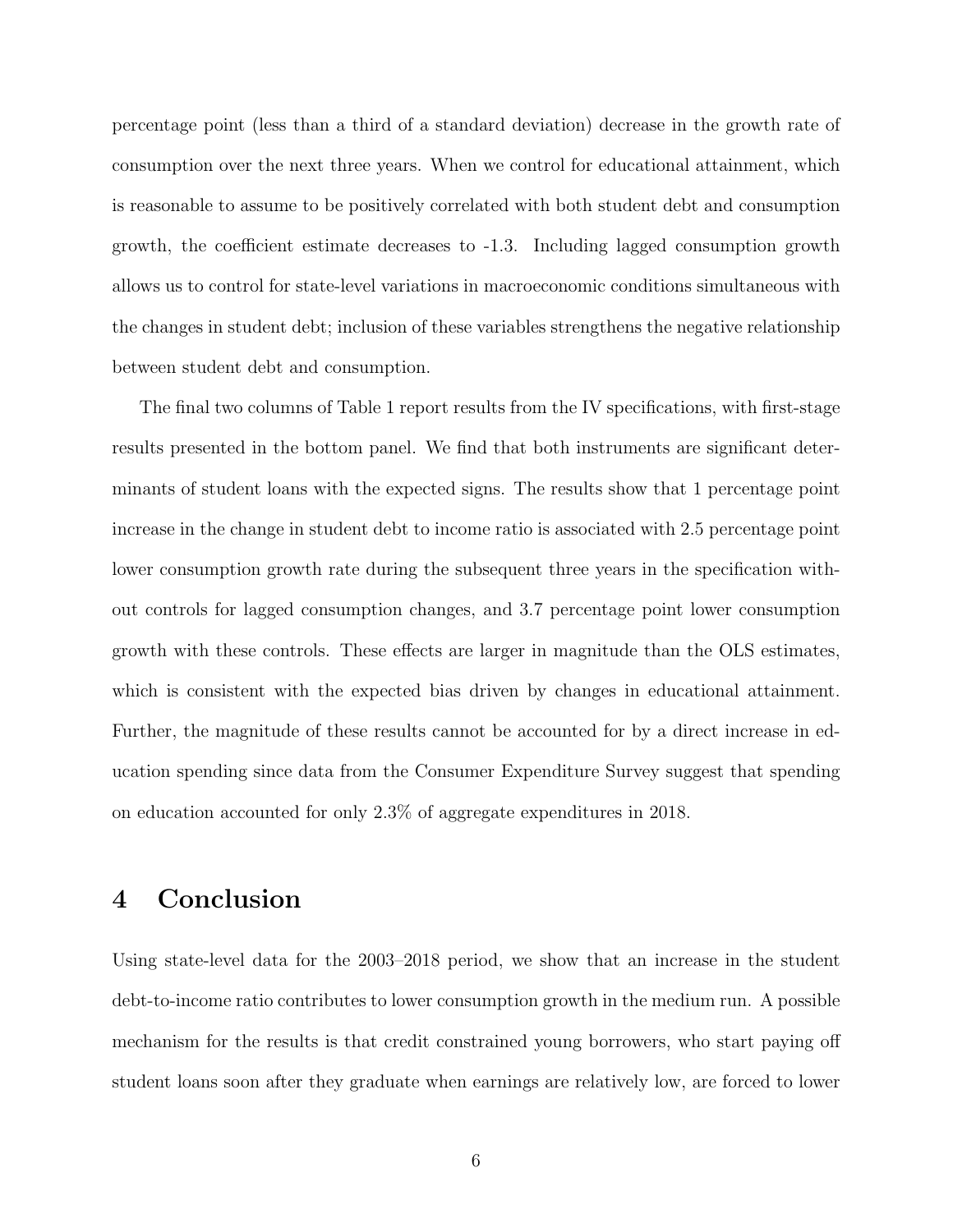|                                                              | (1)             | $\overline{(2)}$ | (3)            | (4)         | (5)                 | (6)         |
|--------------------------------------------------------------|-----------------|------------------|----------------|-------------|---------------------|-------------|
|                                                              | Mean            | <b>OLS</b>       | <b>OLS</b>     | <b>OLS</b>  | IV                  | IV          |
|                                                              | $[\mathrm{sd}]$ |                  |                |             |                     |             |
| Dependent variable: $\Delta_3 \ln C_{t+3}$                   | 0.033           |                  |                |             |                     |             |
|                                                              | [0.031]         |                  |                |             |                     |             |
| $\Delta_3(StudentDebt/Income)_{t-1}$                         | 0.018           | $-0.914***$      | $-1.288***$    | $-1.770***$ | $-2.480***$         | $-3.684***$ |
|                                                              | [0.008]         | (0.231)          | (0.260)        | (0.248)     | (0.327)             | (0.411)     |
| $\Delta_3(OtherDebt/Income)_{t-1}$                           | $-0.033$        | $-0.123***$      | $-0.120***$    | $-0.116***$ | $-0.114***$         | $-0.093***$ |
|                                                              | [0.149]         | (0.015)          | (0.014)        | (0.017)     | (0.013)             | (0.016)     |
| $\Delta_3\% College Grad_{t-1}$                              | 0.008           |                  | $0.467**$      | 0.115       | $0.503**$           | 0.051       |
|                                                              | [0.010]         |                  | (0.186)        | (0.150)     | (0.196)             | (0.144)     |
| $\Delta_3\% Some College_{t-1}$                              | 0.007           |                  | $0.471***$     | $-0.058$    | $0.748***$          | 0.145       |
|                                                              | [0.014]         |                  | (0.110)        | (0.107)     | (0.120)             | (0.126)     |
| $\Delta \ln C_{t-1}, \Delta \ln C_{t-2}, \Delta \ln C_{t-3}$ |                 | N <sub>o</sub>   | N <sub>o</sub> | Yes         | N <sub>o</sub>      | Yes         |
|                                                              |                 |                  |                |             |                     |             |
|                                                              |                 |                  |                |             | First-Stage Results |             |
| $\Delta_3SubsidizedLimit_{t-2} \times Exposure$              |                 |                  |                |             | $0.043***$          | $0.035***$  |
|                                                              |                 |                  |                |             | (0.006)             | (0.006)     |
| $\Delta_3$ PellLimit <sub>t-2</sub> × Exposure               |                 |                  |                |             | $-0.08***$          | $-0.008***$ |
|                                                              |                 |                  |                |             | (0.004)             | (0.003)     |
| $\Delta_3 OtherDebt/Income_{t-1}$                            |                 |                  |                |             | 0.004               | $0.008***$  |
|                                                              |                 |                  |                |             | (0.003)             | (0.003)     |
| $\Delta_3\% College Grad_{t-1}$                              |                 |                  |                |             | $-0.030$            | $-0.065**$  |
|                                                              |                 |                  |                |             | (0.036)             | (0.029)     |
| $\Delta_3\% Some College_{t-1}$                              |                 |                  |                |             | $0.128***$          | 0.050       |
|                                                              |                 |                  |                |             | (0.027)             | (0.032)     |
| F stat of excluded instruments                               |                 |                  |                |             | 27.4                | 20.8        |
| Hansen J statistic                                           |                 |                  |                |             | 1.359               | 1.768       |
| P-value of J statistic                                       |                 |                  |                |             | 0.244               | 0.184       |

Table 1: Relationship Between Student Debt and Other Household Debt and Consumption Per Capita

Notes: \* p<0.10, \*\* p<0.05, \*\*\* p<0.01. Time subscripts denote the end period and number of lags; for example,  $\Delta_3StudentDebt/GDP_{t-1}$  stands for  $(StudentDebt/GDP)_{t-1} - (StudentDebt/GDP)_{t-4}$ . The models include state fixed effects. The reported errors are clustered at the state level.  $N = 450$ .

their consumption, generating significant effects at the aggregate level. This mechanism is consistent with the findings of prior studies suggestive of student borrowers being credit constrained after graduation (e.g. Rothstein and Rouse, 2011) and underlines the importance of binding credit constraints for aggregate macroeconomic outcomes.

Our study is the first to combine the literature on the unintended consequences of student debt and the existing research on the macroeconomic effects of household debt. To our